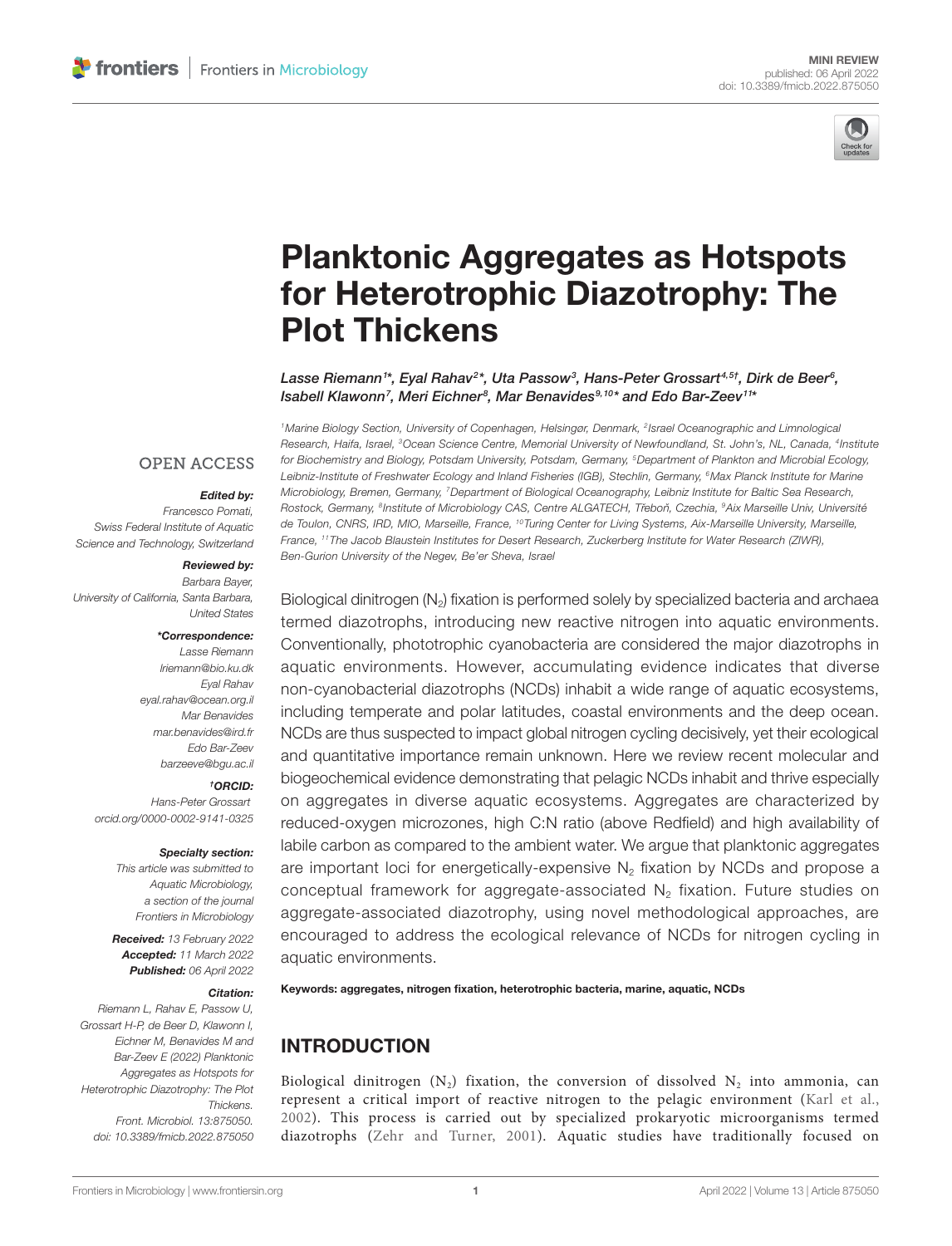photoautotrophic cyanobacterial diazotrophs inhabiting oligotrophic and sunlit environments where energy is made available *via* photosynthetic carbon fixation ([Zehr, 2011\)](#page-8-1). However, during the last decade it has become evident that non-cyanobacterial diazotrophs (NCDs; see **[Box 1](#page-1-0)**) have an almost ubiquitous distribution in pelagic environments ([Farnelid et al., 2011](#page-6-0); [Langlois et al., 2015](#page-7-1); [Geisler et al.,](#page-7-2)  [2020;](#page-7-2) [Hallstrøm et al., 2021;](#page-7-3) [Messer et al., 2021\)](#page-7-4). For instance, the presence and/or expression of the nitrogenase gene (*nifH*) by NCDs has been reported from low latitude open oceans ([Halm et al., 2011](#page-7-5); [Moisander et al., 2014](#page-7-6); [Langlois et al., 2015\)](#page-7-1) to environments previously not regarded as suitable for  $N<sub>2</sub>$  fixation such as eutrophic rivers, estuaries and coastal waters ([Mulholland et al., 2012;](#page-7-7) [Bentzon-Tilia](#page-6-1)  [et al., 2015;](#page-6-1) [Geisler et al., 2020](#page-7-2); [Hallstrøm et al., 2021\)](#page-7-3), the aphotic deep sea ([Rahav et al., 2013;](#page-8-2) [Benavides et al.,](#page-6-2)  [2015\)](#page-6-2), and nutrient-rich arctic waters [\(Harding et al., 2018\)](#page-7-8). A recent study suggested that some *nifH* genes are not functional (Mise et al., 2021). Yet, these genes relate to obligate anaerobic bacteria and their prevalence in the marine pelagic environment is likely minor. The activity of NCDs has been indirectly inferred by experimental manipulations that inhibit photoautotrophic activity ([Rahav](#page-8-3)  [et al., 2016;](#page-8-3) [Benavides et al., 2018b;](#page-6-3) [Geisler et al., 2019](#page-7-10), [2020](#page-7-2)) and from environments putatively void of cyanobacteria such as aphotic waters ([Hamersley et al., 2011;](#page-7-11) [Rahav et al.,](#page-8-2)  [2013;](#page-8-2) [Benavides et al., 2015\)](#page-6-2). Still, these methods cannot measure NCD-specific  $N_2$  fixation rates unambiguously. Thus, despite of the widespread distribution and activity of NCDs, their contribution to aquatic nitrogen cycling remains elusive (see reviews: [Riemann et al., 2010;](#page-8-4) [Bombar](#page-6-4)  [et al., 2016;](#page-6-4) [Moisander et al., 2017;](#page-7-12) [Benavides et al., 2018a](#page-6-5); [Marcarelli et al., 2022\)](#page-7-13).

The marine water column is generally well oxygenated (except for oxygen minimum zones) and poor in labile organic matter ([Arrieta et al., 2015;](#page-6-6) [Santinelli, 2015\)](#page-8-5), whereas the aphotic

**BOX 1** | Key term definitions.

Non-cyanobacterial diazotrophs (NCDs): From a phylogenetic, rather than a metabolic, point of view, diazotrophs can be divided into cyanobacteria and non-cyanobacteria. The term NCDs has therefore been widely used in the literature. NCDs are a diverse group of prokaryotes with potentially diverse metabolic pathways (see definition below). In the context of bacterial growth and  $N_2$  fixation associated with aggregates, we consider degradation and uptake of organic matter (heterotrophy) the prevailing functionality. However, the reader should be aware that other metabolic strategies such as mixotrophy, photoheterotrophy or chemolithoautotrophy may also be present in NCDs.

Heterotrophic diazotrophs: Archaeal and bacterial N<sub>2</sub>-fixing microorganisms that require organic matter from external sources.

Metabolism: The combination of energy sources (light, chemical, and organic matter), electron flow and carbon  $(CO<sub>2</sub>)$  or organic matter) used by a microorganism to catalyze catabolic or anabolic processes.

Aggregates: Particles comprising live, dead and/or dormant cells, detritus and minerals that are held together by organic scaffolds. These particles are formed by the aggregation of organic material suspended in seawater. Aggregates are often rich in labile carbon and nutrients, and are therefore hotspots of microbial activity.

zone is rich in reactive nitrogen (e.g., [Cavender-Bares et al.,](#page-6-7)  [2001\)](#page-6-7). Therefore, the wide distribution of NCDs in these habitats with apparent unfavorable conditions for diazotrophy represents a lingering enigma. In this mini-review, we compile recent reports related to NCDs and focus on those associated with aggregates. We argue that the plot thickens [*sensu* [\(Azam,](#page-6-8)  [1998\)](#page-6-8)], and that compelling evidence supports the idea of planktonic aggregates as important microenvironments suitable for NCD  $N_2$  fixation. We emphasize the need for direct *in*  $situ$  measurements of aggregate-associated, NCD-specific  $N_2$ fixation, and provide guidelines for how these can be obtained in future studies. We note that this review paper focuses on marine and estuarine environments, as most data are available from such environments, but acknowledge that NCDs are also found in freshwater ecosystems ([Coyne et al., 2020](#page-6-9); [Fernandez](#page-6-10)  [et al., 2020](#page-6-10); [Geisler et al., 2020\)](#page-7-2).

# <span id="page-1-0"></span>THE PLOT THICKENS: PREVIOUS AND NEW INSIGHTS ON AGGREGATE-ASSOCIATED N<sub>2</sub> FIXATION

Aggregates are ubiquitous throughout marine and freshwater environments ([Alldredge and Gotschalk, 1988](#page-6-11); [Waite et al.,](#page-8-6)  [2000\)](#page-8-6). They are formed by the coagulation of live and dead plankton material ([Smith et al., 1992](#page-8-7); [Grossart and Ploug,](#page-7-14)  [2000;](#page-7-14) [Piontek et al., 2009](#page-8-8); [Daly et al., 2016\)](#page-6-12). The elevated micronutrient and macronutrient concentration relative to the surrounding waters fosters colonization by dense communities of prokaryotes [\(del Giorgio and Cole 1998;](#page-6-13) [Simon et al., 2002;](#page-8-9) [Bar-Zeev and Rahav 2015\)](#page-6-14), making aggregates 'hot spots' of intense microbial activity ([Azam and Long, 2001](#page-6-15)). More than three decades ago, Hans Paerl and co-workers [\(Paerl, 1985;](#page-8-10) [Paerl and Prufert, 1987](#page-8-11)) suggested that NCD  $N_2$  fixation may take place in low oxygen microzones within aggregates. This idea was reiterated in several later studies [\(Riemann et al.,](#page-8-4)  [2010;](#page-8-4) [Sohm et al., 2011](#page-8-12); [Bombar et al., 2016\)](#page-6-4), but has been substantiated only most recently (see below).

In the past, and especially during the last decade, evidence has accumulated for the association of NCDs with aquatic organisms and aggregates. NCDs have been isolated from copepods [\(Proctor, 1997](#page-8-13)) and *nifH* genes have been amplified and sequenced from copepods and euphausiids ([Braun et al.,](#page-6-16)  [1999;](#page-6-16) [Scavotto et al., 2015\)](#page-8-14), and dinoflagellates ([Farnelid et al.,](#page-6-17)  [2010\)](#page-6-17). Moreover, individual and bulk aggregates collected with sediment traps deployed at 150m depth in the open ocean contained *nifH* gene sequences of diverse NCDs [\(Farnelid et al.,](#page-6-18)  [2018\)](#page-6-18). The prevalence of NCDs on aggregates has also been reported using metagenomics sequencing. In the Tara oceans dataset, representing 197 globally distributed pelagic oceanic metagenomes, the putative heterotrophic Planctomyces and Proteobacteria accounted for ~25% of the *nifH* reads obtained from the 180 to 2,000μm size-fraction [\(Karlusich et al., 2021](#page-7-15)). Moreover, metagenome assembled genomes representing NCDs occurred in the 5–2,000μm planktonic size-fractions [\(Delmont](#page-6-19)  [et al., 2021](#page-6-19)). Finally, one of the most widely distributed NCDs,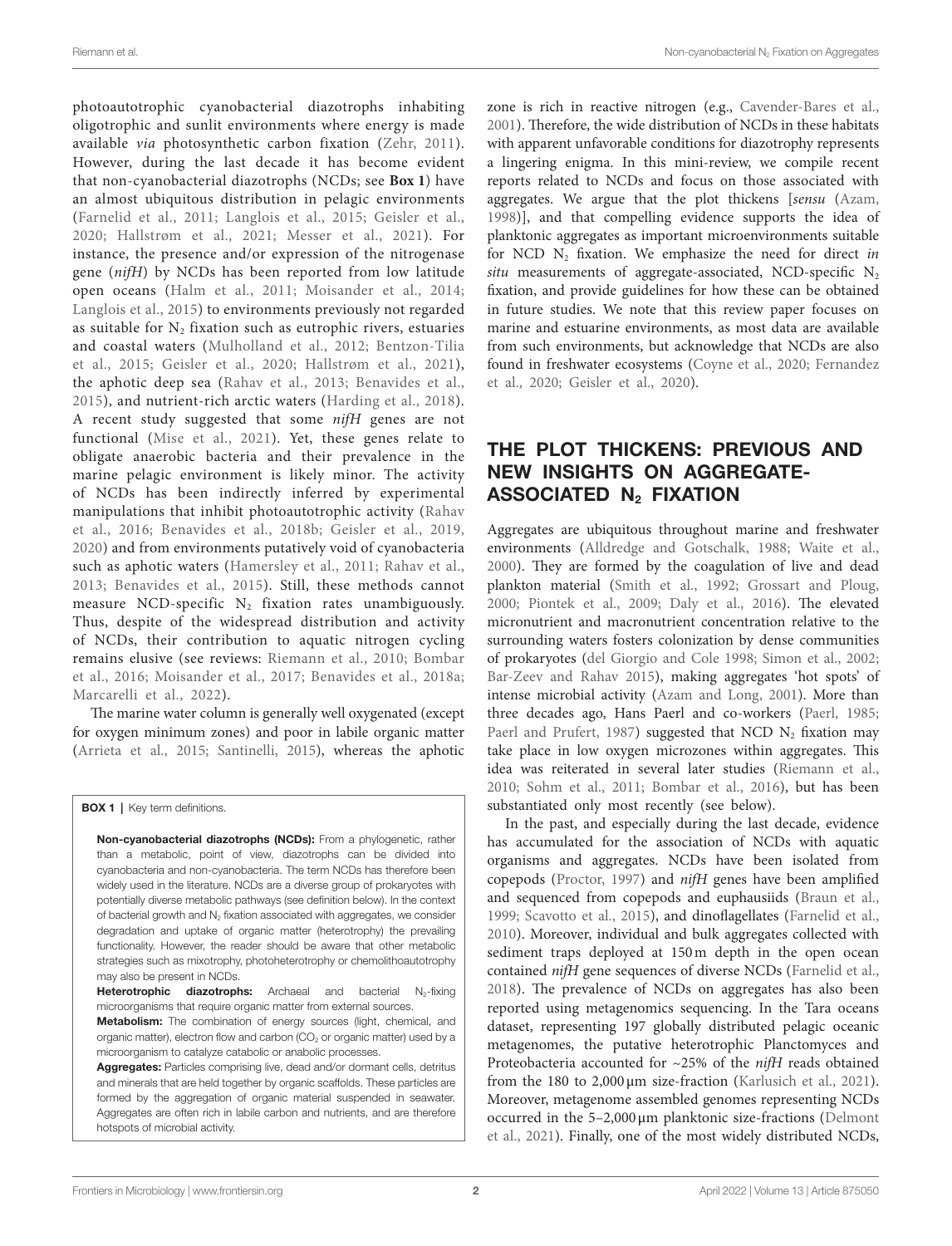Gamma-A, showed a ubiquitous presence in *nifH* genes across the North Atlantic Ocean quantified by qPCR in the >3μm fraction [\(Benavides et al., 2016\)](#page-6-20). This Gamma-A was also found in metatranscriptomes from the 3 to 2,000μm size-fraction in the Tara oceans dataset, suggesting a filamentous or aggregateattached lifestyle for this putative heterotrophic bacterium ([Cornejo-Castillo and Zehr, 2020\)](#page-6-21). Hence, both PCR-dependent and -independent approaches suggest the presence and/or activity of NCDs on aggregates.

Experimental data also suggest aggregate-associated N<sub>2</sub> fixation by NCDs. In an early study from the Chesapeake Bay, United States, experiments by [Guerinot and Colwell \(1985\)](#page-7-16) suggested that isolated strains of NCDs could fix  $N_2$  in the presence of plankton and particulate matter. In an experiment with aggregates from the Southern Indian Ocean, *nifH* genes related to Deltaproteobacteria were enriched in metatranscriptomes from experimental incubations with aggregates relative to controls without aggregates ([Debeljak](#page-6-22)  et al., 2021). Similarly,  $N_2$  fixation was stimulated in seawater from a Danish nutrient rich estuary and the Mediterranean Sea by amendment with natural aggregates ([Pedersen et al.,](#page-8-15)  [2018\)](#page-8-15) or a transparent exopolymer aggregate analog (gum-xanthan; [Rahav et al., 2016](#page-8-3)), respectively. Hence, the presence of aggregates appears to stimulate  $N_2$  fixation by NCDs. Finally, presence of NCDs was recently documented on aggregates by immunolabeling of the nitrogenase enzyme while at the same time superimposing the aggregate matrix, total bacteria and cyanobacteria (**[Figure 1A](#page-3-0)**). Collectively, the above-mentioned findings suggest that NCDs benefit from colonizing aggregates. Yet, our mechanistic understanding of how aggregates support  $N_2$  fixation by NCDs is still rather limited.

# HOW CAN AGGREGATES SUPPORT HETEROTROPHIC DIAZOTROPHY?

Theoretical considerations as well as experimental and field observations indicate that aggregates provide several conditions, which at least ephemerally, can support  $N_2$  fixation by NCDs: (1) *Low oxygen conditions:* Nitrogenase, a central enzyme for  $N_2$  fixation, is irreversibly damaged by molecular oxygen ([Goldberg et al., 1987](#page-7-17)); however, aerobic respiration by bacteria that colonize the aggregate combined with slow diffusion rates (depending on the size and density of the particle) leads to local reduction in oxygen concentrations ([Alldredge and Cohen,](#page-6-23)  [1987;](#page-6-23) [Paerl and Prufert, 1987;](#page-8-11) [Ploug et al., 1997](#page-8-16); [Simon et al.,](#page-8-9)  [2002;](#page-8-9) [Klawonn et al., 2015](#page-7-18)). The low oxygen levels in some parts of the aggregate vary from 50% to 90% air-saturation to anaerobic conditions on some occasions inside compact and large (few mm) aggregates ([Ploug et al., 1997;](#page-8-16) [Ploug,](#page-8-17)  [2001;](#page-8-17) [Klawonn et al., 2015](#page-7-18)). Consequently, low-oxygen microzones within aggregates likely provide loci where the nitrogenase enzyme is protected from oxygen (**[Figure 1B](#page-3-0)**). (2) *Metabolic energy*: Aggregates are characterized by elevated levels of labile organic carbon relative to the surrounding waters and rapidly become colonized by diverse bacteria. Enzymatic hydrolysis of the aggregate matrix allows ample carbon and nutrient supply and extensive microbial growth [\(Ploug and](#page-8-18)  [Grossart, 2000\)](#page-8-18). This organic-rich microenvironment can, therefore, support the high energy requirements associated with diazotrophy by NCDs. (3) *Reactive nitrogen availability*: The high C:N ratio of aggregates (**[Figure 1C](#page-3-0)**), and the consequent reduction in nitrogen availability due to microbial growth, may provide NCDs a competitive edge over other bacteria unable to fix N2. (4) *Trace metal and phosphorus availability:* Diazotrophy requires trace metals such as iron ([Berman-Frank et al., 2001\)](#page-6-24) and molybdenum [\(Marino et al., 2003\)](#page-7-19). Since aggregates usually contain higher concentrations of trace metals than ambient water ([Jackson and Burd, 1998;](#page-7-20) [Engel et al., 2004\)](#page-6-25), inhabiting diazotrophs may gain efficient access to these nutrients, in particular in the presence of increased microbial activity. Based on these observations, it may be surmised that aggregates can provide conditions that are beneficial for N<sub>2</sub> fixation by NCDs.

# NCDs ASSOCIATED WITH AGGREGATES: TOWARDS A CONCEPTUAL FRAMEWORK

Aggregates may provide favorable conditions for NCDs under various conditions in marine and freshwater environments. Yet, how these conceivably ephemeral conditions develop on aggregates and how NCDs exploit them is currently unclear. Based on the overall emerging picture outlined above, and recent experimental [\(Martínez-Pérez et al., 2018;](#page-7-21) [Paerl et al.,](#page-8-19)  [2018\)](#page-8-19) and modeling work [\(Chakraborty et al., 2021](#page-6-26)), we suggest a conceptual framework for  $N_2$  fixation by NCDs associated with aggregates (**[Figure 1D](#page-3-0)**).

In the photic, well-oxidized zone, newly formed aggregates are sparsely colonized by microorganisms, thus limited respiration is expected. At that time, diffusion of oxygen from the surrounding water, and potential photosynthesis by associated phototrophs, will keep the aggregates well oxidized. If  $N_2$ fixation takes place, it is likely carried out mostly by associated cyanobacterial diazotrophs [\(Farnelid et al., 2018](#page-6-18); [Klawonn et al.,](#page-7-22)  [2019\)](#page-7-22). It may be speculated that aggregate associated cyanobacterial diazotrophs can switch to mixotrophic metabolism to sustain  $N_2$  fixation as they sink to aphotic layers and photosynthesis is impaired (e.g., [Rahav et al., 2013](#page-8-2)). Over time, aggregate-associated heterotrophic bacteria will proliferate, while preferentially exploiting labile nitrogen-rich organic compounds [\(Smith et al., 1992;](#page-8-7) [Schneider et al., 2003\)](#page-8-20), growing to cell concentrations commonly several orders of magnitude higher than in the surrounding water [\(Grossart and Simon, 1993;](#page-7-23) [Turley and Mackie, 1994\)](#page-8-21). This raises the C:N values of the aggregate over the Redfield ratio, gradually generating local nitrogen limitation (**[Figure 1C](#page-3-0)**). At the same time extensive bacterial respiration exceeds the influx of oxygen diffusing from the surrounding water and causes formation of low oxygen microzones within the aggregate (**[Figure 1B](#page-3-0)**). There is now a window of opportunity for N<sub>2</sub> fixation by NCDs fueled by aerobic respiration. The low oxygen microzones may become anoxic if extensive bacterial respiration continues and exceeds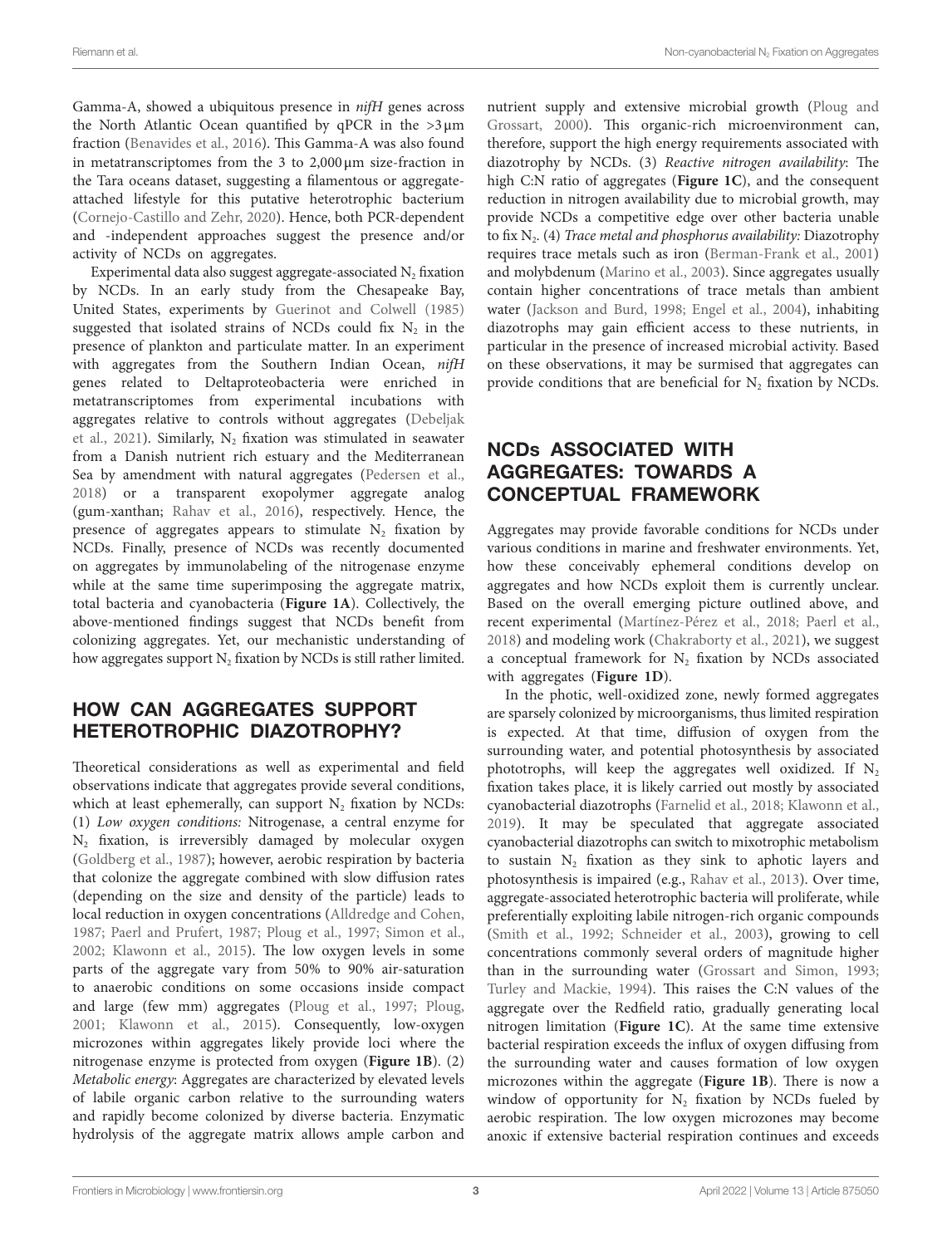<span id="page-3-0"></span>

FIGURE 1 | The association of NCDs with planktonic aggregates. (A) Enlarged confocal images of diazotrophs associated with aggregates after staining (red) the polysaccharide matrix by concanavalin A [\(Geisler et al., 2022\)](#page-7-24). Enlarged images within the aggregate were captured to differentiate between three distinct channels (from left to right): total bacteria (stained by DAPI, blue); total cyanobacteria by autofluorescence of the phycoerythrin pigment (orange/white), and diazotrophs by immunolabeling nitrogenase enzyme. The white square on the aggregate shows the magnified location (scale bar of 10μm). (B) Micro-sensor image showing the oxygen levels within a large (> 0.5mm) planktonic aggregate [\(Klawonn et al., 2015](#page-7-18)). (C) Carbon to nitrogen ratio relative to aggregate size (Alldredge and Silver, [1988;](#page-6-28) [Grossart and Ploug, 2001](#page-7-25)). (D) Conceptual figure illustrating time-course changes in conditions on an aggregate as it sinks in the water column, of key relevance for  $N_2$  fixation by associated NCDs. See text for explanation.

the diffusive oxygen flux into the particle from the surrounding environment. NCDs may then switch to anaerobic respiration using nitrate or sulfate as alternative electron acceptors to meet their energetic requirements, as has been described for other aggregate-associated microbial processes [\(Wright et al., 2012;](#page-8-22) [Bianchi et al., 2018](#page-6-27)) and recently modeled for NCDs [\(Chakraborty](#page-6-26)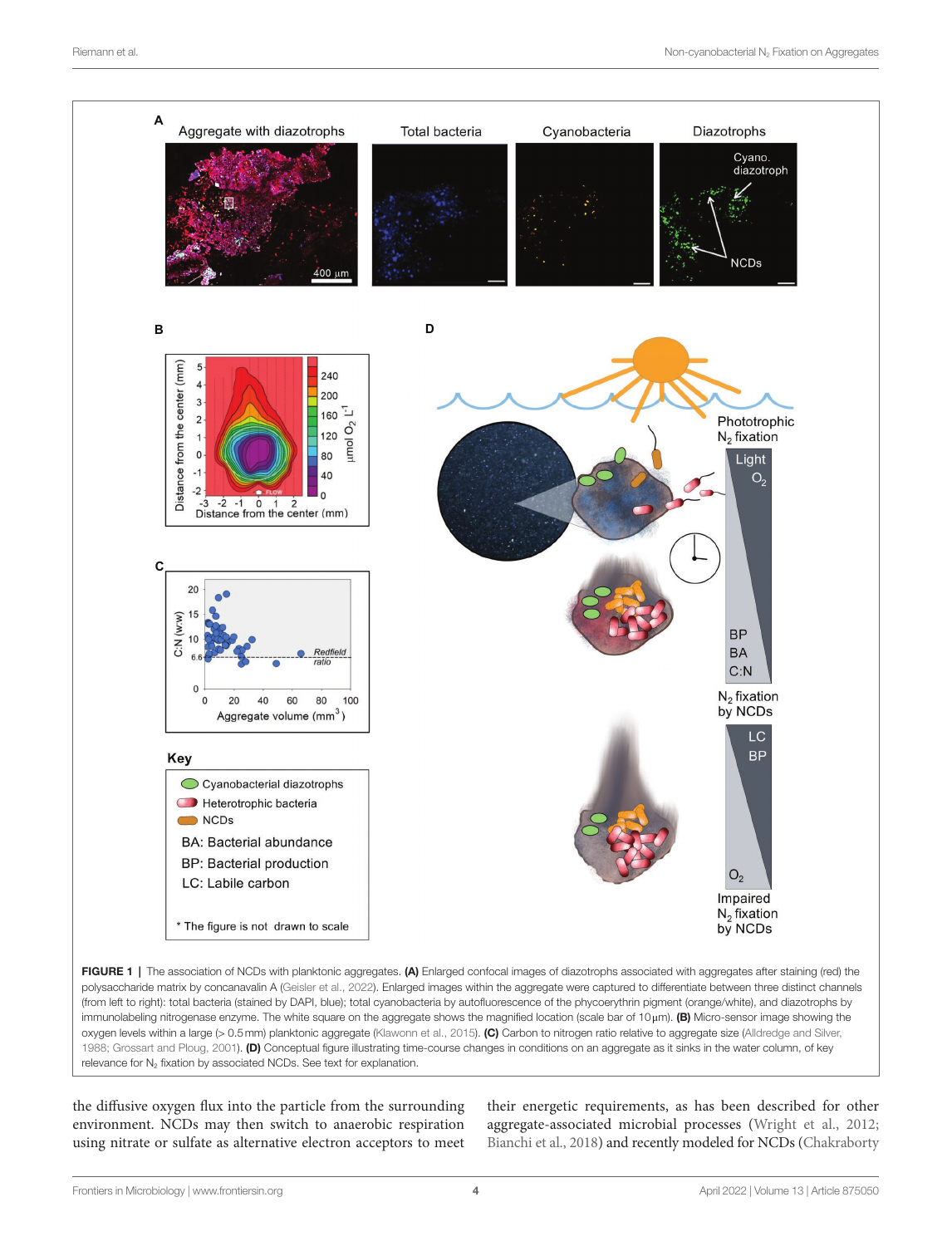et al., 2021). The usual inhibition of  $N_2$  fixation by nitrate can be outweighed by enhanced diazotroph growth under low N:P ratio conditions (i.e., phosphate in excess; [Knapp, 2012](#page-7-26)). However, it is unknown whether the high nitrate levels in deep waters may affect aggregate-associated NCD activity. It has been suggested that due to the high energetic costs associated with nitrate reduction, bacteria designed for diazotrophy may have few ecological reasons to use nitrate as a nitrogen source ([Sprent and Sprent, 1990](#page-8-23)). In addition that high cell concentration near the surface of the aggregate may exhaust the supply of nitrate to the aggregate interior, supporting prevalence of sulfate over nitrate respiration within the aggregate [\(Chakraborty et al.,](#page-6-26)  [2021\)](#page-6-26). Eventually, most of the labile carbon is consumed and heterotrophic respiration decreases. At that time, oxygen levels in the aggregate increase as oxygen consumption is exceeded by its diffusion from the surrounding water leading to significant reduction in  $N_2$  fixation rates by NCDs.

This conceptual framework for the interaction between NCDs and the dynamic environment on aggregates was recently modeled and yielded  $N_2$  fixation rates comparable to bulk rates measured in aphotic waters [\(Chakraborty et al., 2021](#page-6-26)), and agrees with field observations ([Rahav et al., 2013,](#page-8-2) [2015](#page-8-24); [Benavides et al., 2016](#page-6-20)). Factors such as the level and type of substrate within the aggregate, the size of the aggregate, and its sinking speed may regulate the extent of aggregate associated  $N_2$  fixation both directly or indirectly, as they modulate the placement of the aggregate within the vertical gradients of nitrate, oxygen and carbon in the water column ([Klawonn et al., 2015](#page-7-18); [Bianchi et al., 2018;](#page-6-27) [Chakraborty](#page-6-26)  [et al., 2021](#page-6-26)).

# NEW APPROACHES AND METHODS

# How Much  $N_2$  Do NCDs Fix on Aggregates?

 $N<sub>2</sub>$  fixation rates in aquatic environments are most commonly measured by  ${}^{15}N_2$  stable isotope labeling. Methodological challenges such as incomplete gas dissolution during incubations (Mohr et al., 2010) or contaminated gas stocks (Dabundo et al., 2014) causing under- or over-estimates of  $N_2$  fixation appear resolved (White et al., 2020). NCD-specific  $N_2$  fixation rates measurements have, however, remained elusive due to the coexistence of NCDs with cyanobacterial diazotrophs ([Moisander et al., 2017\)](#page-7-12). Approaches to distinguish the NCD  $N<sub>2</sub>$  fixation signal from bulk rates have included dark incubations ([Singh et al., 2021\)](#page-8-26) and the addition of photosynthesis blocking agents ([Rahav et al., 2016;](#page-8-3) [Benavides et al., 2018b](#page-6-3); [Geisler](#page-7-2)  [et al., 2020](#page-7-2)). Unfortunately, these approaches cannot unambiguously measure NCD-specific  $N_2$  fixation rates since NCDs may be photoheterotrophic ([Riemann et al., 2010](#page-8-4)). Moreover, blocking photosynthesis may not halt cyanobacterial N<sub>2</sub> fixation at the expense of carbon storage, and alter the natural oxygen concentrations in incubation bottles (**[Table 1](#page-5-0)**). Sample enrichment with  ${}^{15}N_2$  followed by nanoscale secondary ion mass spectrometry (nanoSIMS) yields cell-specific  $N_2$ fixation rates [\(Angel et al., 2018;](#page-6-30) [Martínez-Pérez et al., 2018](#page-7-21)). The combination of nanoSIMS with phylogenetic or functional identity methods provides phylogenetic-specific  $N_2$  fixation rates [\(Musat et al., 2012](#page-7-28)), but hybridization preparations can dilute isotope signals impacting detectability when  $N_2$  fixation rates are low ([Musat et al., 2014](#page-7-29); [Meyer et al., 2020](#page-7-30); **[Table 1](#page-5-0)**). Alternatives to circumvent this issue include correlation microscopy approaches and non-halogenated probes (gold-ISH; [Kubota et al., 2014](#page-7-31); [Jiang et al., 2016;](#page-7-32) **[Table 1](#page-5-0)**). In addition to the above, tagging the aggregate itself, while maintaining its structure during sample preparation for NanoSIMS or any other electron-based microscopy is highly challenging and calls for the development of dedicated sample preparation and imaging approaches.

### What is the Distribution and Spatial Organization of NCDs on and Within Aggregates?

NCDs may be localized on single aggregates using various tagging methods. Immunolabeling of the nitrogenase enzyme is a universal method to detect active nitrogenases ([Geisler](#page-7-10)  [et al., 2019](#page-7-10)). The localization of diazotrophs on the particle could be achieved by tagging the aggregate matrix and immunolabeling the diazotrophs [\(Geisler et al., 2019\)](#page-7-10). Moreover, NCDs can be differentiated from cyanobacteria by superimposing nitrogenase immunolabeling and phycoerythrin fluorescence images ([Geisler et al., 2019\)](#page-7-10). This approach does, however, not provide phylogenetic information. Yet, the biochemical heterogeneity and chemical gradients within aggregates ([Ploug, 2001;](#page-8-17) [Klawonn et al., 2015\)](#page-7-18) likely regulate the distribution of phylogenetically and functionally distinct microbes [\(Wright et al., 2012\)](#page-8-22). This implies that the colonizing architecture of NCDs on aggregates needs to be considered from a 3D perspective. This may be partially approached by laser scanning confocal microscopy [\(Geisler et al., 2019](#page-7-10), [2020\)](#page-7-2) and/or other approaches such as resin embedding followed by microtome slicing and 3D image reconstruction to investigate the internal aggregate structure ([Flintrop et al., 2018;](#page-7-33) [Rogge](#page-8-27)  [et al., 2018\)](#page-8-27).

# Who Are the NCDs That Colonize Aggregates?

Barcoding, genomic and transcriptomic analyses have been applied on concentrated aggregate samples such as sediment trap material ([Farnelid et al., 2018](#page-6-18); [Boeuf et al., 2019](#page-6-31); [Baumas](#page-6-32)  [et al., 2021](#page-6-32)). Such bulk approaches do, however, not allow visualizing the distribution of individual taxa at the single aggregate level. This would require specific methods such as rRNA oligonucleotide probes (catalyzed reporter deposition fluorescent *in situ* hybridization or CARD-FISH, e.g., [\(Thompson et al., 2012](#page-8-28)) and/or in combination with polynucleotide probes targeting specific gene fragments (geneFISH), which allows identifying individual phylogenetic groups expressing a gene of interest [\(Moraru et al., 2010](#page-7-34)). Recently, geneFISH was successfully used to quantify Gamma-A heterotrophic diazotrophs on marine aggregates [\(Harding, 2021](#page-7-35)).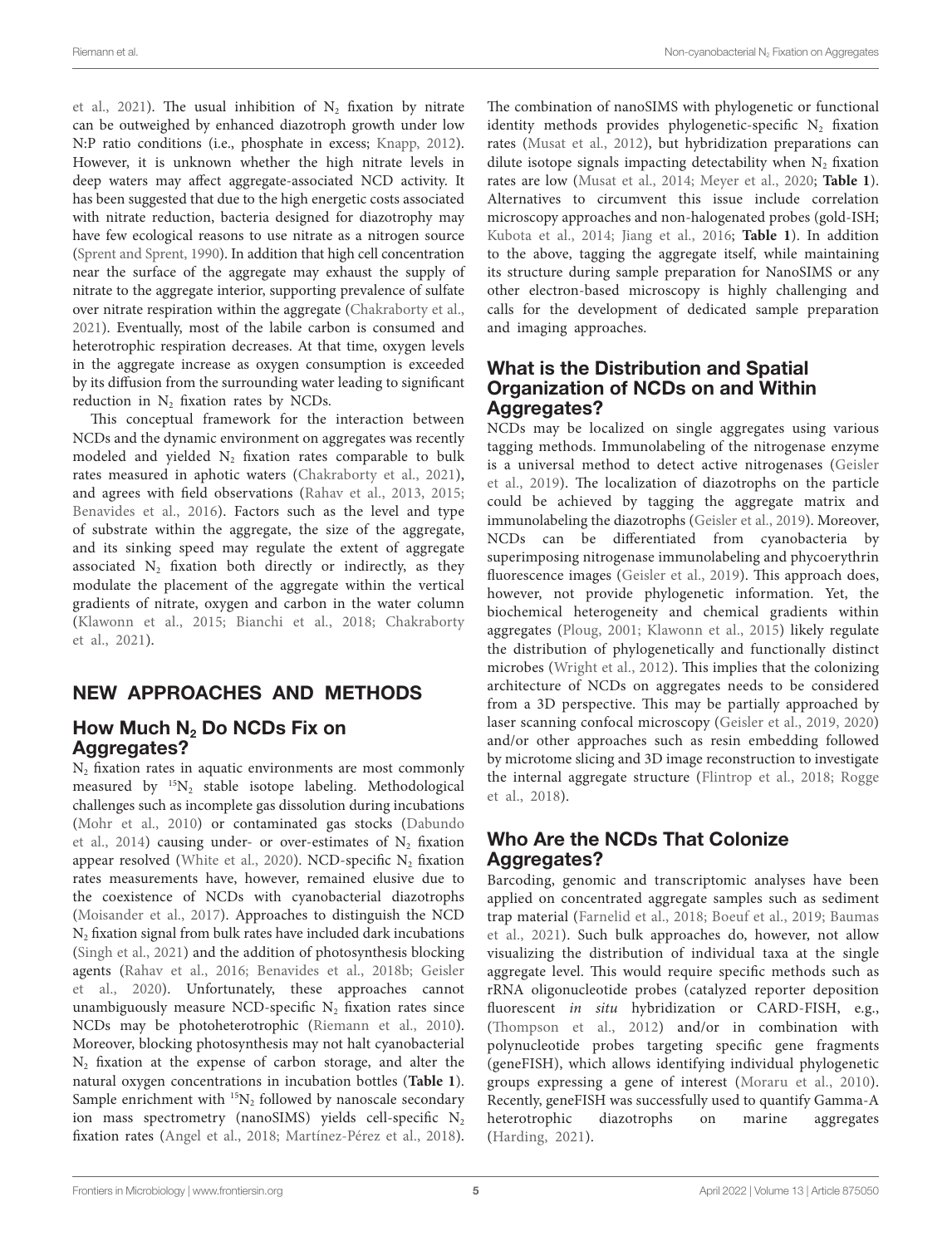<span id="page-5-0"></span>

|  | <b>TABLE 1</b>   Proposed methods to study aggregate-associated NCDs. |  |
|--|-----------------------------------------------------------------------|--|
|--|-----------------------------------------------------------------------|--|

| <b>Information sought</b>                                                | <b>Method</b>                                                                                                                                  | Disadvantages/challenges                                                                                                                                                                   | <b>References</b>                                                                              |
|--------------------------------------------------------------------------|------------------------------------------------------------------------------------------------------------------------------------------------|--------------------------------------------------------------------------------------------------------------------------------------------------------------------------------------------|------------------------------------------------------------------------------------------------|
| Bulk NCDs: N <sub>2</sub> fixation rates                                 | Dark incubations and/or photosynthesis<br>inhibition, EA-IRMS                                                                                  | Photoheterotrophic NCDs downplayed<br>Oxygen concentrations can change in<br>closed incubations                                                                                            | Rahav et al., 2016; Benavides et al.,<br>2018b; Singh et al., 2021                             |
| Aggregate-associated NCDs: N <sub>2</sub><br>fixation rates              | Sediment trap slurry or hand-picked<br>aggregate ${}^{15}N_2$ incubations, HISH-<br>SIMS, correlation microscopy                               | Hybridization protocols cause isotope<br>dilution impeding measurement of low rates<br>Low throughput                                                                                      | Kubota et al., 2014; Dekas et al., 2016;<br>Jiang et al., 2016;<br>Loussert-Fonta et al., 2020 |
| Aggregate-associated NCDs:<br>phylogenetic and/or functional<br>identity | CARD-FISH                                                                                                                                      | Not optimal when phylogenetic diversity is<br>high<br>No active N <sub>2</sub> fixation information                                                                                        | Biegala and Raimbault, 2008; Agawin<br>et al., 2014                                            |
|                                                                          | Immunolabeling<br>geneFISH                                                                                                                     | No phylogenetic information<br>Combination of RNA-targeted<br>oligonucleotide probes to infer cell identity<br>with polynucleotide probes targeting gene<br>fragments. Limited sensitivity | Geisler et al., 2019<br>Moraru et al., 2010                                                    |
| Aggregate colonization architecture Resin embedding, microtomy           |                                                                                                                                                | Labor-intensive, compromised structure<br>after dehydrating the sample, limited<br>replicability and spatiotemporal extrapolation                                                          | Flintrop et al., 2018; Rogge et al., 2018                                                      |
| Spatial and temporal extrapolation                                       | Laser In-Situ Scattering and<br>Transmissometer (LISST), Underwater<br>Video Profiler (UVP), holography,<br>particulate optical backscattering | Aggregates containing diazotrophs not<br>differentiated from others                                                                                                                        | Stemmann et al., 2012; Briggs et al.,<br>2020; Walcutt et al., 2020                            |

*Note that a complete evaluation of the link between aggregates and diazotrophs using direct approaches will often also require complementary and indirect measurements.*

### How Important Is Aggregate-Associated  $N<sub>2</sub>$  Fixation by NCDs for Aquatic Nitrogen Cycling?

Traditional approaches to sample aggregate-associated microbes include hand-picking by SCUBA diving [\(Alldredge and Gotschalk,](#page-6-11)  [1988\)](#page-6-11) and size-fractionation [\(Mestre et al., 2017\)](#page-7-36). Given the heterogeneous distribution of aggregates in water columns, small volume sampling devices such as Niskin bottles underestimate aggregate abundance causing a bias towards free-living microbes and dissolved materials ([Planquette and Sherrell, 2012](#page-8-29); [Puigcorbé](#page-8-30)  [et al., 2020](#page-8-30)). A plethora of devices that integrate larger water volumes such as *in situ* pumps, marine snow catchers and sediment traps exist today ([McDonnell et al., 2015](#page-7-37)). While these provide a better representation of aggregate abundances and distributions in the water column, the downstream analyses proposed above to yield NCD-specific metabolic and phylogenetic information are mostly low throughput (**[Table 1](#page-5-0)**). Extrapolating low throughput discrete measurements to large spatial and temporal scales would require, on top of a sufficiently representative sampling, knowledge on aggregate size spectra and spatiotemporal distribution [\(Boyd](#page-6-33)  [et al., 2019](#page-6-33); [Giering et al., 2020](#page-7-38)). The advent of automated aggregate counting and imaging methods [\(Stemmann et al., 2012](#page-8-31); [Giering et al., 2020](#page-7-38); [Karlusich et al., 2021\)](#page-7-15) will likely improve the accuracy of spatiotemporal scale extrapolations in the future.

# EPILOG: HETEROTROPHIC DIAZOTROPHS ASSOCIATED WITH AGGREGATES

We argue that aggregates act as dynamic loci suitable for  $N_2$ fixation by NCDs in aquatic ecosystems. Molecular analyses and

microscopical identification have shown that material collected in large size fractions and sediment trap material harbor clusters of NCDs. However, the phylogeny, the specific  $N<sub>2</sub>$  fixation rates of NCDs on aggregates and their contribution to nitrogen cycling remain largely unquantified. It is, therefore, important to develop dedicated methods and approaches capable of isolating NCD-specific N2 fixation rates and to identify their phylogeny. Our recommendation to the scientific community is to (1) develop cell-specific staining methods combined with  $^{15}N_2$  labeling, (2) consider the 3D architecture of single aggregates, and (3) account for their heterogeneous spatiotemporal distribution in aquatic ecosystems. Advances in automated particle characterization and counting should increase the throughput of these methods in the future. These recommendations will inspire future research to unveil the ecology and quantitative relevance of aggregateassociated NCDs in marine as well as freshwater environments.

# AUTHOR CONTRIBUTIONS

LR, ER, MB, and EB-Z wrote the manuscript. UP, H-PG, DB, IK, and ME commented on the final version of the manuscript. All authors contributed to the article and approved the submitted version.

# FUNDING

MB and LR were supported by the BNP Paribas Foundation for Climate and Diversity grant "NOTION." LR was supported by the Danish Council for Independent Research (6108-00013B). EB-Z was supported by the Israeli Science Foundation (grant number 944\21). H-PG was supported by the German Science Foundation (GR1540/28-1 and 37-1).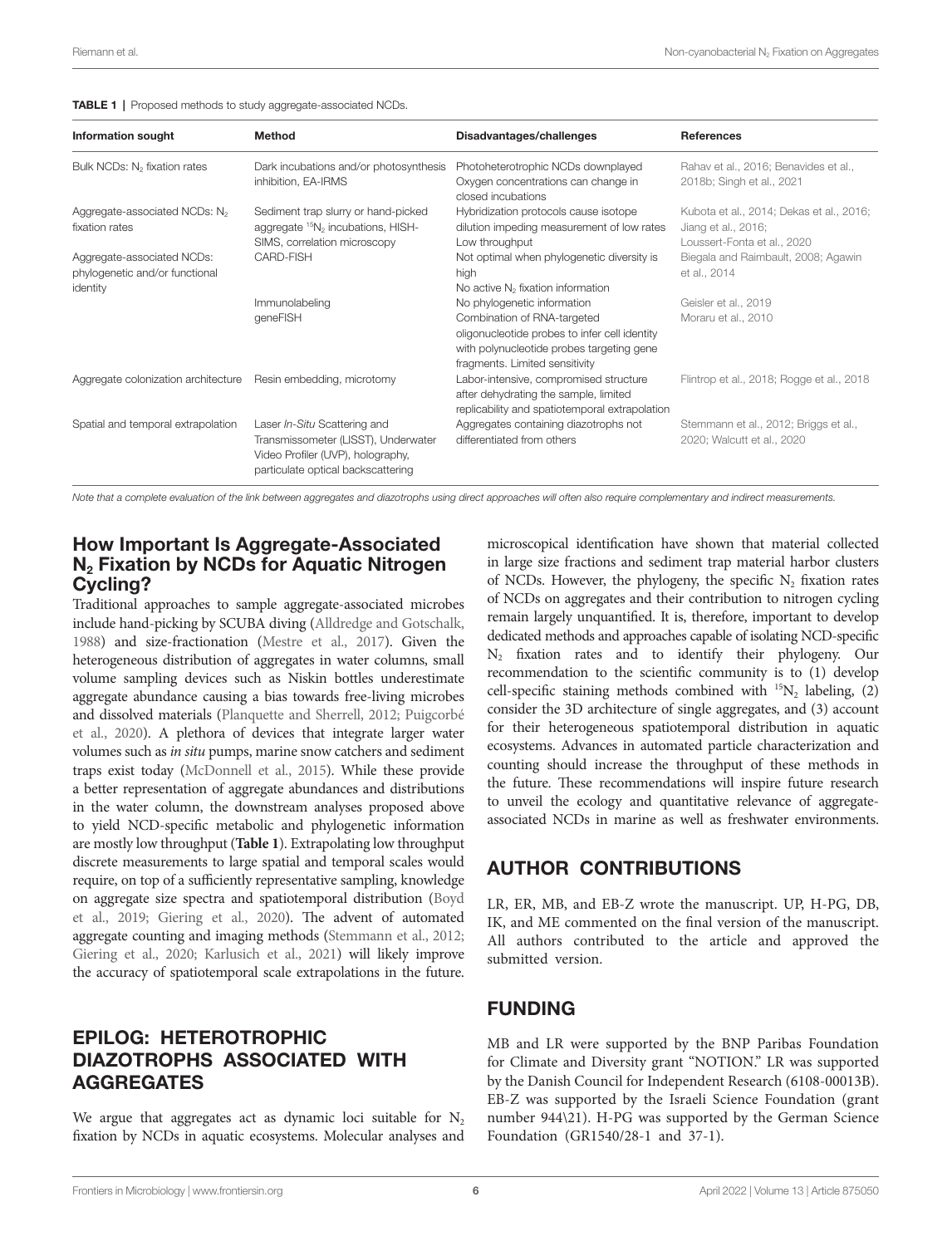# **REFERENCES**

- <span id="page-6-36"></span>Agawin, N. S. R., Benavides, M., Busquets, A., Ferriol, P., Stal, L. J., and Arístegui, J. (2014). Dominance of unicellular cyanobacteria in the diazotrophic community in the Atlantic Ocean. *Limnol. Oceanogr.* 59, 623–637. doi: [10.4319/lo.2014.59.2.0623](https://doi.org/10.4319/lo.2014.59.2.0623)
- <span id="page-6-23"></span>Alldredge, A. L., and Cohen, Y. (1987). Can microscale chemical patches persist in the sea? Microelectrode study of marine snow, fecal pellets. *Science* 235, 689–691. doi: [10.1126/science.235.4789.689](https://doi.org/10.1126/science.235.4789.689)
- <span id="page-6-11"></span>Alldredge, A. L., and Gotschalk, C. (1988). In situ settling behavior of marine snow. *Limnol. Oceanogr.* 33, 339–351. doi: [10.4319/lo.1988.33.3.0339](https://doi.org/10.4319/lo.1988.33.3.0339)
- <span id="page-6-28"></span>Alldredge, A. L., and Silver, M. W. (1988). Characteristics, dynamics and significance of marine snow. *Prog. Oceanogr.* 20, 41–82. doi: [10.1016/0079-6611\(88\)90053-5](https://doi.org/10.1016/0079-6611(88)90053-5)
- <span id="page-6-30"></span>Angel, R., Panhölzl, C., Gabriel, R., Herbold, C., Wanek, W., Richter, A., et al. (2018). Application of stable-isotope labelling techniques for the detection of active diazotrophs. *Environ. Microbiol.* 20, 44–61. doi: [10.1111/1462-2920.13954](https://doi.org/10.1111/1462-2920.13954)
- <span id="page-6-6"></span>Arrieta, J. M., Mayol, E., Hansman, R. L., Herndl, G., Dittmar, T., and Duarte, C. M. (2015). Dilution limits dissolved organic carbon utilization in the deep ocean. *Sciencexpress* 348:331. doi: [10.1126/science.1258955](https://doi.org/10.1126/science.1258955)
- <span id="page-6-8"></span>Azam, F. (1998). Microbial control of ocean carbon flux: the plot thickens. *Science* 280, 694–696. doi: [10.1126/science.280.5364.694](https://doi.org/10.1126/science.280.5364.694)
- <span id="page-6-15"></span>Azam, F., and Long, R. A. (2001). Sea snow microcosms. *Nature* 414(6863), 495–498. doi: [10.1038/35107174](https://doi.org/10.1038/35107174)
- <span id="page-6-14"></span>Bar-Zeev, E., and Eyal, R. (2015). Microbial metabolism of transparent exopolymer particles during the summer months along a eutrophic estuary system. *Front. Microbiol.* 6:403. doi: [10.3389/fmicb.2015.00403](https://doi.org/10.3389/fmicb.2015.00403)
- <span id="page-6-32"></span>Baumas, C. M. J., Le Moigne, F. A. C., Garel, M., Bhairy, N., Guasco, S., Riou, V., et al. (2021). Mesopelagic microbial carbon production correlates with diversity across different marine particle fractions. *Front. Microbiol.* 6:403. doi: [10.3389/fmicb.2015.00403](https://doi.org/10.3389/fmicb.2015.00403)
- <span id="page-6-5"></span>Benavides, M., Bonnet, S., Berman-frank, I., and Riemann, L. (2018a). Deep into oceanic N2 fixation. *Front. Mar. Sci.* 5:108. doi: [10.3389/fmars.2018.00108](https://doi.org/10.3389/fmars.2018.00108)
- <span id="page-6-3"></span>Benavides, M., Martias, C., Elifantz, H., Berman-Frank, I., Dupouy, C., and Bonnet, S. (2018b). Dissolved organic matter influences N2 fixation in the new Caledonian lagoon (Western tropical South Pacific). *Front. Mar. Sci.* 5:89. doi: [10.3389/fmars.2018.00089](https://doi.org/10.3389/fmars.2018.00089)
- <span id="page-6-2"></span>Benavides, M., Moisander, P. H., Berthelot, H., Dittmar, T., Grosso, O., and Bonnet, S. (2015). Mesopelagic N2 fixation related to organic matter composition in the Solomon and Bismarck seas (Southwest Pacific). *PLoS One* 10:e0143775, 26659074. doi: [10.1371/journal.pone.0143775](https://doi.org/10.1371/journal.pone.0143775)
- <span id="page-6-20"></span>Benavides, M., Moisander, P. H., Daley, M. C., Bode, A., and Arístegui, J. (2016). Longitudinal variability of diazotroph abundances in the subtropical North Atlantic Ocean. *J. Plankton Res.* 38, 662–672. doi: [10.1093/plankt/](https://doi.org/10.1093/plankt/fbv121) [fbv121](https://doi.org/10.1093/plankt/fbv121)
- <span id="page-6-1"></span>Bentzon-Tilia, M., Traving, S. J., Mantikci, M., Knudsen-Leerbeck, H., Hansen, J. L. S., Markager, S., et al. (2015). Significant N2 fixation by heterotrophs, photoheterotrophs and heterocystous cyanobacteria in two temperate estuaries. *ISME J.* 9, 273–285. doi: [10.1038/ismej.2014.119](https://doi.org/10.1038/ismej.2014.119)
- <span id="page-6-24"></span>Berman-Frank, I., Cullen, J. T., Shaked, Y., Sherrell, R. M., and Falkowski, P. G. (2001). Iron availability, cellular iron quotas, and nitrogen fixation in *Trichodesmium*. *Limnol. Oceanogr.* 46, 1249–1260. doi: [10.4319/lo.2001.46.6.1249](https://doi.org/10.4319/lo.2001.46.6.1249)
- <span id="page-6-27"></span>Bianchi, D., Weber, T. S., Kiko, R., and Deutsch, C. (2018). Global niche of marine anaerobic metabolisms expanded by particle microenvironments. *Nat. Geosci.* 11, 263–268. doi: [10.1038/s41561-018-0081-0](https://doi.org/10.1038/s41561-018-0081-0)
- <span id="page-6-35"></span>Biegala, I. C., and Raimbault, P. (2008). High abundance of diazotrophic picocyanobacteria (<3 μm) in a Southwest Pacific coral lagoon. *Aquat. Microb. Ecol.* 51, 45–53. doi: [10.3354/ame01185](https://doi.org/10.3354/ame01185)
- <span id="page-6-31"></span>Boeuf, D., Edwards, B. R., Eppley, J. M., Hu, S. K., Poff, K. E., Romano, A. E., et al. (2019). Biological composition and microbial dynamics of sinking particulate organic matter at abyssal depths in the oligotrophic open ocean. *Proc. Natl. Acad. Sci. U. S. A.* 116, 11824–11832. doi: [10.1073/](https://doi.org/10.1073/pnas.1903080116) [pnas.1903080116](https://doi.org/10.1073/pnas.1903080116)
- <span id="page-6-4"></span>Bombar, D., Paerl, R. W., and Riemann, L. (2016). Marine non-Cyanobacterial diazotrophs: moving beyond molecular detection. *Trends Microbiol.* 24, 916–927. doi: [10.1016/j.tim.2016.07.002](https://doi.org/10.1016/j.tim.2016.07.002)
- <span id="page-6-33"></span>Boyd, P. W., Claustre, H., Levy, M., Siegel, D. A., and Weber, T. (2019). Multifaceted particle pumps drive carbon sequestration in the ocean. *Nature* 568, 327–335. doi: [10.1038/s41586-019-1098-2](https://doi.org/10.1038/s41586-019-1098-2)
- <span id="page-6-16"></span>Braun, S. T., Proctor, L. M., Zani, S., Mellon, M. T., and Zehr, J. P. (1999). Molecular evidence for zooplankton-associated nitrogen-fixing anaerobes based on amplification of the nifH gene. *FEMS Microbiol. Ecol.* 28, 273–279. doi: [10.1111/j.1574-6941.1999.tb00582.x](https://doi.org/10.1111/j.1574-6941.1999.tb00582.x)
- <span id="page-6-37"></span>Briggs, N., Dall'Olmo, G., and Claustre, H. (2020). Major role of particle fragmentation in regulating biological sequestration of CO2 by the oceans. *Science* 367, 791–793. doi: [10.1126/science.aay1790](https://doi.org/10.1126/science.aay1790)
- <span id="page-6-7"></span>Cavender-Bares, K. K., Karl, D. M., and Chisholm, S. W. (2001). Nutrient gradients in the western North Atlantic Ocean: relationship to microbial community structure and comparison to patterns in the Pacific Ocean. *Deep-Sea Res. I Oceanogr. Res. Pap.* 48, 2373–2395. doi: [10.1016/](https://doi.org/10.1016/S0967-0637(01)00027-9) [S0967-0637\(01\)00027-9](https://doi.org/10.1016/S0967-0637(01)00027-9)
- <span id="page-6-26"></span>Chakraborty, S., Andersen, K. H., Visser, A. W., Inomura, K., Follows, M. J., and Riemann, L. (2021). Quantifying nitrogen fixation by heterotrophic bacteria in sinking marine particles. *Nat. Commun.* 12:4085. doi: [10.1038/s41467-021-23875-6](https://doi.org/10.1038/s41467-021-23875-6)
- <span id="page-6-21"></span>Cornejo-Castillo, F. M., and Zehr, J. P. (2020). Intriguing size distribution of the uncultured and globally widespread marine non-cyanobacterial diazotroph gamma-A. *ISME J.* 15, 124–128. doi: [10.1038/s41396-020-00765-1](https://doi.org/10.1038/s41396-020-00765-1)
- <span id="page-6-9"></span>Coyne, K. J., Parker, A. E., Lee, C. K., Sohm, J. A., Kalmbach, A., Gunderson, T., et al. (2020). The distribution and relative ecological roles of autotrophic and heterotrophic diazotrophs in the McMurdo dry valleys, Antarctica. *FEMS Microbiol. Ecol.* 96:fiaa010. doi: [10.1093/femsec/fiaa010](https://doi.org/10.1093/femsec/fiaa010)
- <span id="page-6-29"></span>Dabundo, R., Lehmann, M. F., Treibergs, L., Tobias, C. R., Altabet, M. A., Moisander, P. H., et al. (2014). The contamination of commercial 15N2 gas stocks with 15N-labeled nitrate and ammonium and consequences for nitrogen fixation measurements. *PLoS One* 9:e110335. doi: [10.1371/journal.](https://doi.org/10.1371/journal.pone.0110335) [pone.0110335](https://doi.org/10.1371/journal.pone.0110335)
- <span id="page-6-12"></span>Daly, K. L., Passow, U., Chanton, J., and Hollander, D. (2016). Assessing the impacts of oil-associated marine snow formation and sedimentation during and after the Deepwater horizon oil spill. *Anthropocene* 13, 18–33. doi: [10.1016/j.ancene.2016.01.006](https://doi.org/10.1016/j.ancene.2016.01.006)
- <span id="page-6-22"></span>Debeljak, P., Blain, S., Bowie, A., Merwe, P., Bayer, B., and Obernosterer, I. (2021). Homeostasis drives intense microbial trace metal processing on marine particles. *Limnol. Oceanogr.* 66, 3842–3855. doi: [10.1002/lno.11923](https://doi.org/10.1002/lno.11923)
- <span id="page-6-34"></span>Dekas, A. E., Connon, S. A., Chadwick, G. L., Trembath-Reichert, E., and Orphan, V. J. (2016). Activity and interactions of methane seep microorganisms assessed by parallel transcription and FISH-NanoSIMS analyses. *ISME J.* 10, 678–692. doi: [10.1038/ismej.2015.145](https://doi.org/10.1038/ismej.2015.145)
- <span id="page-6-13"></span>del Giorgio, P. A., and Cole, J. J. (1998). Bacterial growth efficiency in natural aquatic systems. *Annu. Rev. Ecol. Evol. Syst.* 29, 503–541. doi: [10.1146/](https://doi.org/10.1146/annurev.ecolsys.29.1.503) [annurev.ecolsys.29.1.503](https://doi.org/10.1146/annurev.ecolsys.29.1.503)
- <span id="page-6-19"></span>Delmont, T. O., Pierella Karlusich, J. J., Veseli, I., Fuessel, J., Eren, A. M., Foster, R. A., et al. (2021). Heterotrophic bacterial diazotrophs are more abundant than their cyanobacterial counterparts in metagenomes covering most of the sunlit ocean. *ISME J.* doi: [10.1038/s41396-021-01135-1](https://doi.org/10.1038/s41396-021-01135-1) [Epub ahead of print]
- <span id="page-6-25"></span>Engel, A., Thoms, S., Riebesell, U., Rochelle-Newall, E., and Zondervan, I. (2004). Polysaccharide aggregation as a potential sink of marine dissolved organic carbon. *Nature* 428, 929–932. doi: [10.1038/nature02453](https://doi.org/10.1038/nature02453)
- <span id="page-6-0"></span>Farnelid, H., Andersson, A. F., Bertilsson, S., Al-Soud, W. A., Hansen, L. H., Sørensen, S., et al. (2011). Nitrogenase gene amplicons from global marine surface waters are dominated by genes of non-cyanobacteria. *PLoS One* 6:e19223. doi: [10.1371/journal.pone.0019223](https://doi.org/10.1371/journal.pone.0019223)
- <span id="page-6-17"></span>Farnelid, H., Tarangkoon, W., Hansen, G., Hansen, P. J., and Riemann, L. (2010). Putative N2-fixing heterotrophic bacteria associated with dinoflagellatecyanobacteria consortia in the low-nitrogen Indian Ocean. *Aquat. Microb. Ecol.* 61, 105–117. doi: [10.3354/ame01440](https://doi.org/10.3354/ame01440)
- <span id="page-6-18"></span>Farnelid, H., Turk-Kubo, K., Ploug, H., Ossolinski, J. E., Collins, J. R., Van Mooy, B. A. S., et al. (2018). Diverse diazotrophs are present on sinking particles in the North Pacific subtropical gyre. *ISME J.* 13, 170–182. doi: [10.1038/s41396-018-0259-x](https://doi.org/10.1038/s41396-018-0259-x)
- <span id="page-6-10"></span>Fernandez, L., Bertilsson, S., and Peura, S. (2020). Non-cyanobacterial diazotrophs dominate nitrogen-fixing communities in permafrost thaw ponds. *Limnol. Oceanogr.* 65, S180–S193. doi: [10.1002/lno.11243](https://doi.org/10.1002/lno.11243)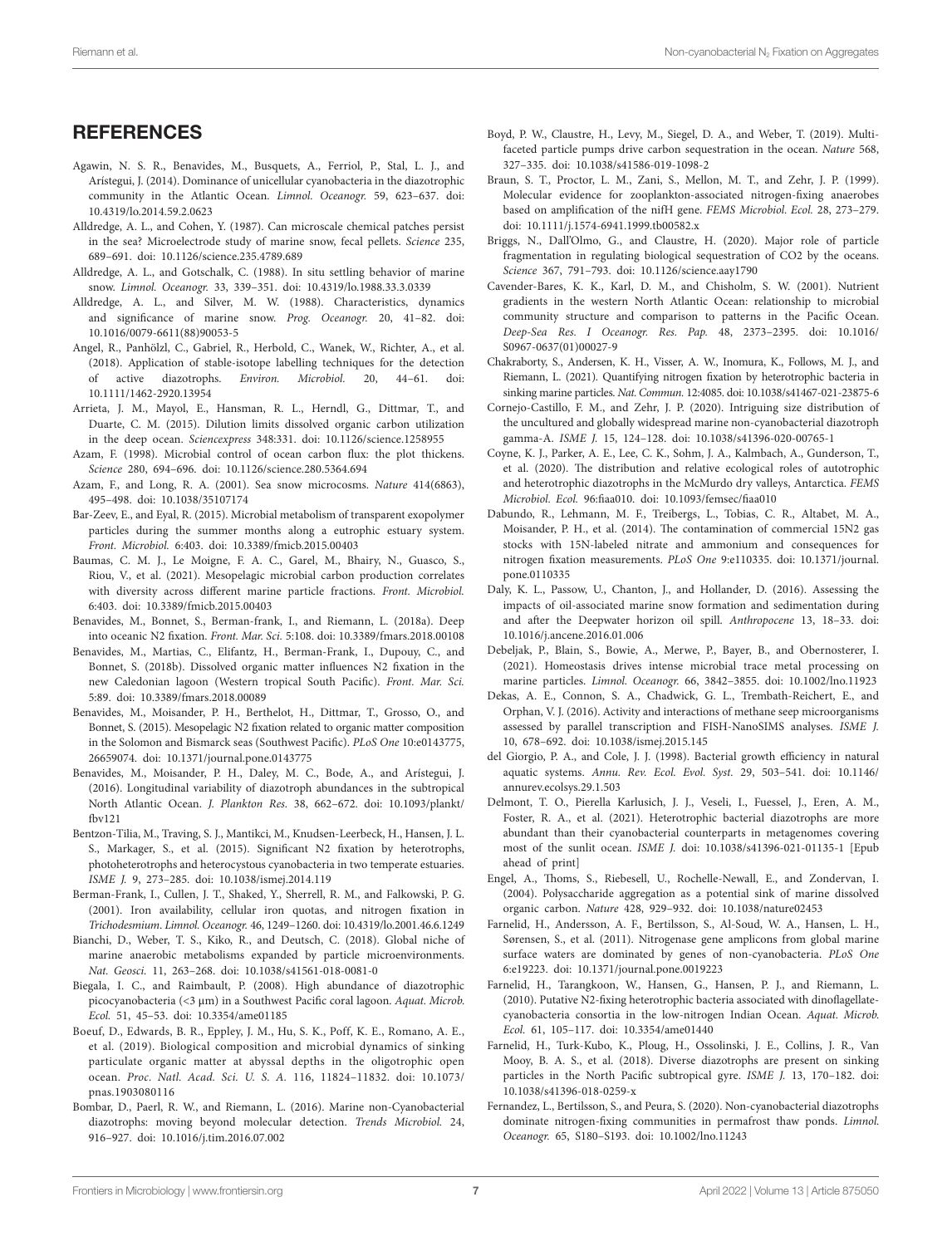- <span id="page-7-33"></span>Flintrop, C. M., Rogge, A., Miksch, S., Thiele, S., Waite, A. M., and Iversen, M. H. (2018). Embedding and slicing of intact in situ collected marine snow. *Limnol. Oceanogr. Methods* 16, 339–355. doi: [10.1002/lom3.10251](https://doi.org/10.1002/lom3.10251)
- <span id="page-7-2"></span>Geisler, E., Bogler, A., Bar-Zeev, E., and Rahav, E. (2020). Heterotrophic nitrogen fixation at the hyper-eutrophic Qishon River and estuary system. *Front. Microbiol.* 11:1370. doi: [10.3389/fmicb.2020.01370](https://doi.org/10.3389/fmicb.2020.01370)
- <span id="page-7-10"></span>Geisler, E., Bogler, A., Rahav, E., and Bar-Zeev, E. (2019). Direct detection of heterotrophic Diazotrophs associated with planktonic aggregates. *Sci. Rep.* 9, 1–9. doi: [10.1038/s41598-019-45505-4](https://doi.org/10.1038/s41598-019-45505-4)
- <span id="page-7-24"></span>Geisler, E., Rahav, E., and Bar Zeev, E. (2022). Contribution of heterotrophic Diazotrophs to N2 fixation in a Eutrophic River: free-living vs Antarctica. *Front. Microbiol.* 13:779820. doi: [10.3389/fmicb.2022.779820](https://doi.org/10.3389/fmicb.2022.779820)
- <span id="page-7-38"></span>Giering, S. L. C., Cavan, E. L., Basedow, S. L., Briggs, N., Burd, A. B., Darroch, L. J., et al. (2020). Sinking organic particles in the ocean—flux estimates from in situ optical devices. *Front. Mar. Sci.* 6:834. doi: [10.3389/](https://doi.org/10.3389/fmars.2019.00834) [fmars.2019.00834](https://doi.org/10.3389/fmars.2019.00834)
- <span id="page-7-17"></span>Goldberg, I., Nadler, V., and Hochman, A. (1987). Mechanism of nitrogenase switch-off by oxygen. *J. Bacteriol.* 169, 874–879. doi: [10.1128/](https://doi.org/10.1128/jb.169.2.874-879.1987) [jb.169.2.874-879.1987](https://doi.org/10.1128/jb.169.2.874-879.1987)
- <span id="page-7-14"></span>Grossart, H.-P., and Ploug, H. (2000). Bacterial production and growth efficiencies: direct measurements on riverine aggregates. *Limnol. Oceanogr.* 45, 436–445. doi: [10.4319/lo.2000.45.2.0436](https://doi.org/10.4319/lo.2000.45.2.0436)
- <span id="page-7-25"></span>Grossart, H. P., and Ploug, H. (2001). Microbial degradation of organic carbon and nitrogen on diatom aggregates. *Limnol. Oceanogr.* 46, 267–277. doi: [10.4319/lo.2001.46.2.0267](https://doi.org/10.4319/lo.2001.46.2.0267)
- <span id="page-7-23"></span>Grossart, H.-P., and Simon, M. (1993). Limnetic macroscopic organic aggregates (lake snow): occurrence, characteristics, and microbial dynamics in Lake Constance. *Limnol. Oceanogr.* 38, 532–546. doi: [10.4319/lo.1993.38.3.0532](https://doi.org/10.4319/lo.1993.38.3.0532)
- <span id="page-7-16"></span>Guerinot, M. L., and Colwell, R. R. (1985). Enumeration, isolation, and characterization of N2-fixing bacteria from seawater. *Appl. Environ. Microbiol.* 50, 350–355. doi: [10.1128/aem.50.2.350-355.1985](https://doi.org/10.1128/aem.50.2.350-355.1985)
- <span id="page-7-3"></span>Hallstrøm, S., Benavides, M., Salamon, E. R., Evans, C. W., Potts, L. J., Granger, J., et al. (2021). Pelagic N 2 fixation dominated by sediment diazotrophic communities in a shallow temperate estuary. *Limnol. Oceanogr.* 67, 364–378. doi: [10.1002/lno.11997](https://doi.org/10.1002/lno.11997)
- <span id="page-7-5"></span>Halm, H., Lam, P., Ferdelman, T. G., Lavik, G., Dittmar, T., Laroche, J., et al. (2011). Heterotrophic organisms dominate nitrogen fixation in the South Pacific gyre. *ISME J.* 6, 1238–1249. doi: [10.1038/ismej.2011.182](https://doi.org/10.1038/ismej.2011.182)
- <span id="page-7-11"></span>Hamersley, M. R., Turk, K. A., Leinweber, A., Gruber, N., Zehr, J. P., Gunderson, T., et al. (2011). Nitrogen fixation within the water column associated with two hypoxic basins in the Southern California bight. *Aquat. Microb. Ecol.* 63, 193–205. doi: [10.3354/ame01494](https://doi.org/10.3354/ame01494)
- <span id="page-7-35"></span>Harding, K. J. (2021). Insights Into marine unicellular Cyanobacterial and non-Cyanobacterial diazotrophs through single-cell analyses. Available at: [https://](https://escholarship.org/content/qt9886g5gm/qt9886g5gm.pdf) [escholarship.org/content/qt9886g5gm/qt9886g5gm.pdf](https://escholarship.org/content/qt9886g5gm/qt9886g5gm.pdf) (Accessed March 21, 2022).
- <span id="page-7-8"></span>Harding, K., Turk-Kubo, K. A., Sipler, R. E., Mills, M. M., Bronk, D. A., and Zehr, J. P. (2018). Symbiotic unicellular cyanobacteria fix nitrogen in the Arctic Ocean. *Proc. Natl. Acad. Sci.* 115, 13371–13375. doi: [10.1073/](https://doi.org/10.1073/pnas.1813658115) [pnas.1813658115](https://doi.org/10.1073/pnas.1813658115)
- <span id="page-7-20"></span>Jackson, G. A., and Burd, A. B. (1998). Aggregation in the marine environment. *Environ. Sci. Technol.* 32, 2805–2814. doi: [10.1021/es980251w](https://doi.org/10.1021/es980251w)
- <span id="page-7-32"></span>Jiang, H., Kilburn, M. R., Decelle, J., and Musat, N. (2016). NanoSIMS chemical imaging combined with correlative microscopy for biological sample analysis. *Curr. Opin. Biotechnol.* 41, 130–135. doi: [10.1016/j.](https://doi.org/10.1016/j.copbio.2016.06.006) [copbio.2016.06.006](https://doi.org/10.1016/j.copbio.2016.06.006)
- <span id="page-7-0"></span>Karl, D., Michaels, A., Bergman, B., Capone, D., Carpenter, E., Letelier, R., et al. (2002). Dinitrogen fixation in the World's oceans. *Biogeochemistry* 57-58, 47–98. doi: [10.1023/A:1015798105851](https://doi.org/10.1023/A:1015798105851)
- <span id="page-7-15"></span>Karlusich, J. J. P., Pelletier, E., Lombard, F., Carsique, M., Dvorak, E., Colin, S., et al. (2021). Global distribution patterns of marine nitrogen-fixers by imaging and molecular methods. *Nat. Commun.* 12, 1–18. doi: [10.1038/](https://doi.org/10.1038/s41467-021-24299-y) [s41467-021-24299-y](https://doi.org/10.1038/s41467-021-24299-y)
- <span id="page-7-18"></span>Klawonn, I., Bonaglia, S., Brüchert, V., and Ploug, H. (2015). Aerobic and anaerobic nitrogen transformation processes in  $N_2$ -fixing cyanobacterial aggregates. *ISME J.* 9, 1456–1466. doi: [10.1038/ismej.2014.232](https://doi.org/10.1038/ismej.2014.232)
- <span id="page-7-22"></span>Klawonn, I., Eichner, M. J., Wilson, S. T., Moradi, N., Thamdrup, B., Kümmel, S., et al. (2019). Distinct nitrogen cycling and steep chemical gradients in Trichodesmium colonies. *ISME J.* 14, 399–412. doi: [10.1038/s41396-019-0514-9](https://doi.org/10.1038/s41396-019-0514-9)
- <span id="page-7-26"></span>Knapp, A. N. (2012). The sensitivity of marine  $N_2$  fixation to dissolved inorganic nitrogen. *Front. Microbiol.* 3:374. doi: [10.3389/fmicb.2012.00374](https://doi.org/10.3389/fmicb.2012.00374)
- <span id="page-7-31"></span>Kubota, K., Morono, Y., Ito, M., Terada, T., Itezono, S., Harada, H., et al. (2014). Gold-ISH: A nano-size gold particle-based phylogenetic identification compatible with NanoSIMS. *Syst. Appl. Microbiol.* 37, 261–266. doi: [10.1016/j.](https://doi.org/10.1016/j.syapm.2014.02.003) [syapm.2014.02.003](https://doi.org/10.1016/j.syapm.2014.02.003)
- <span id="page-7-1"></span>Langlois, R., Großkopf, T., Mills, M., Takeda, S., and LaRoche, J. (2015). Widespread distribution and expression of gamma A (UMB), an uncultured, diazotrophic, γ-proteobacterial nifH phylotype. *PLoS One* 10:e0128912. doi: [10.1371/journal.pone.0128912](https://doi.org/10.1371/journal.pone.0128912)
- <span id="page-7-39"></span>Loussert-Fonta, C., Toullec, G., Paraecattil, A. A., Jeangros, Q., Krueger, T., Escrig, S., et al. (2020). Correlation of fluorescence microscopy, electron microscopy, and NanoSIMS stable isotope imaging on a single tissue section. *Commun. Biol.* 3:362. doi: [10.1038/s42003-020-1095-x](https://doi.org/10.1038/s42003-020-1095-x)
- <span id="page-7-13"></span>Marcarelli, A. M., Fulweiler, R. W., and Scott, J. T. (2022). Nitrogen fixation: a poorly understood process along the freshwater-marine continuum. *Limnol. Oceanogr. Lett.* 7, 1–10. doi: [10.1002/lol2.10220](https://doi.org/10.1002/lol2.10220)
- <span id="page-7-19"></span>Marino, R., Howarth, R. W., Chan, F., Cole, J. J., and Likens, G. E. (2003). "Sulfate inhibition of molybdenum-dependent nitrogen fixation by planktonic cyanobacteria under sea water conditions: a non-reversible effect," in *Aquatic Biodiversity: A Celebratory Volume in Honour of Henri J. Dumont.* ed. K. Martens (Dordrecht: Springer Netherlands), 277–293.
- <span id="page-7-21"></span>Martínez-Pérez, C., Mohr, W., Schwedt, A., Dürschlag, J., Callbeck, C. M., Schunck, H., et al. (2018). Metabolic versatility of a novel N2-fixing Alphaproteobacterium isolated from a marine oxygen minimum zone. *Environ. Microbiol.* 20, 755–768. doi: [10.1111/1462-2920.14008](https://doi.org/10.1111/1462-2920.14008)
- <span id="page-7-37"></span>McDonnell, A. M. P., Lam, P. J., Lamborg, C. H., Buesseler, K. O., Sanders, R., Riley, J. S., et al. (2015). The oceanographic toolbox for the collection of sinking and suspended marine particles. *Prog. Oceanogr.* 133, 17–31. doi: [10.1016/j.pocean.2015.01.007](https://doi.org/10.1016/j.pocean.2015.01.007)
- <span id="page-7-4"></span>Messer, L. F., Brown, M. V., Van Ruth, P. D., Doubell, M., and Seymour, J. R. (2021). Temperate southern Australian coastal waters are characterised by surprisingly high rates of nitrogen fixation and diversity of diazotrophs. *PeerJ* 9:e10809. doi: [10.7717/peerj.10809](https://doi.org/10.7717/peerj.10809)
- <span id="page-7-36"></span>Mestre, M., Borrull, E., Sala, M., and Gasol, J. M. (2017). Patterns of bacterial diversity in the marine planktonic particulate matter continuum. *ISME J.* 11, 999–1010. doi: [10.1038/ismej.2016.166](https://doi.org/10.1038/ismej.2016.166)
- <span id="page-7-30"></span>Meyer, N. R., Fortney, J. L., and Dekas, A. E. (2020). NanoSIMS sample preparation decreases isotope enrichment: magnitude, variability and implications for single-cell rates of microbial activity. *Environ. Microbiol.* 23, 81–98. doi: [10.1111/1462-2920.15264](https://doi.org/10.1111/1462-2920.15264)
- <span id="page-7-9"></span>Mise, K., Masuda, Y., Senoo, K., and Itoh, H. (2021). Undervalued pseudonifHSequences in public databases distort metagenomic insights into biological nitrogen fixers. *Comput. Biol.* 6, e00785–e00721. doi: [10.1128/msphere.00785-21](https://doi.org/10.1128/msphere.00785-21)
- <span id="page-7-27"></span>Mohr, W., Grosskopf, T., Wallace, D. W. R., and LaRoche, J. (2010). Methodological underestimation of oceanic nitrogen fixation rates. *PLoS One* 5:e12583. doi: [10.1371/journal.pone.0012583](https://doi.org/10.1371/journal.pone.0012583)
- <span id="page-7-12"></span>Moisander, P. H., Benavides, M., Bonnet, S., Berman-Frank, I., White, A. E., and Riemann, L. (2017). Chasing after non-cyanobacterial nitrogen fixation in marine pelagic environments. *Front. Microbiol.* 8:1736. doi: [10.3389/](https://doi.org/10.3389/fmicb.2017.01736) [fmicb.2017.01736](https://doi.org/10.3389/fmicb.2017.01736)
- <span id="page-7-6"></span>Moisander, P. H., Serros, T., Paerl, R. W., Beinart, R. A., and Zehr, J. P. (2014). Gammaproteobacterial diazotrophs and nifH gene expression in surface waters of the South Pacific Ocean. *ISME J.* 8, 1962–1973. doi: [10.1038/](https://doi.org/10.1038/ismej.2014.49) [ismej.2014.49](https://doi.org/10.1038/ismej.2014.49)
- <span id="page-7-34"></span>Moraru, C., Lam, P., Fuchs, B. M., Kuypers, M. M. M., and Amann, R. (2010). GeneFISH - an in situ technique for linking gene presence and cell identity in environmental microorganisms. *Environ. Microbiol.* 12, 3057–3073. doi: [10.1111/j.1462-2920.2010.02281.x](https://doi.org/10.1111/j.1462-2920.2010.02281.x)
- <span id="page-7-7"></span>Mulholland, M. R., Bernhardt, P. W., Blanco-Garcia, J. L., Mannino, A., Hyde, K., Mondragon, E., et al. (2012). Rates of dinitrogen fixation and the abundance of diazotrophs in north American coastal waters between Cape Hatteras and Georges Bank. *Limnol. Oceanogr.* 57, 1067–1083. doi: [10.4319/](https://doi.org/10.4319/lo.2012.57.4.1067) [lo.2012.57.4.1067](https://doi.org/10.4319/lo.2012.57.4.1067)
- <span id="page-7-28"></span>Musat, N., Foster, R., Vagner, T., Adam, B., and Kuypers, M. M. M. (2012). Detecting metabolic activities in single cells, with emphasis on nanoSIMS. *FEMS Microbiol. Rev.* 36, 486–511. doi: [10.1111/j.1574-6976.2011.00303.x](https://doi.org/10.1111/j.1574-6976.2011.00303.x)
- <span id="page-7-29"></span>Musat, N., Stryhanyuk, H., Bombach, P., Adrian, L., Audinot, J.-N., and Richnow, H. H. (2014). The effect of FISH and CARD-FISH on the isotopic composition of